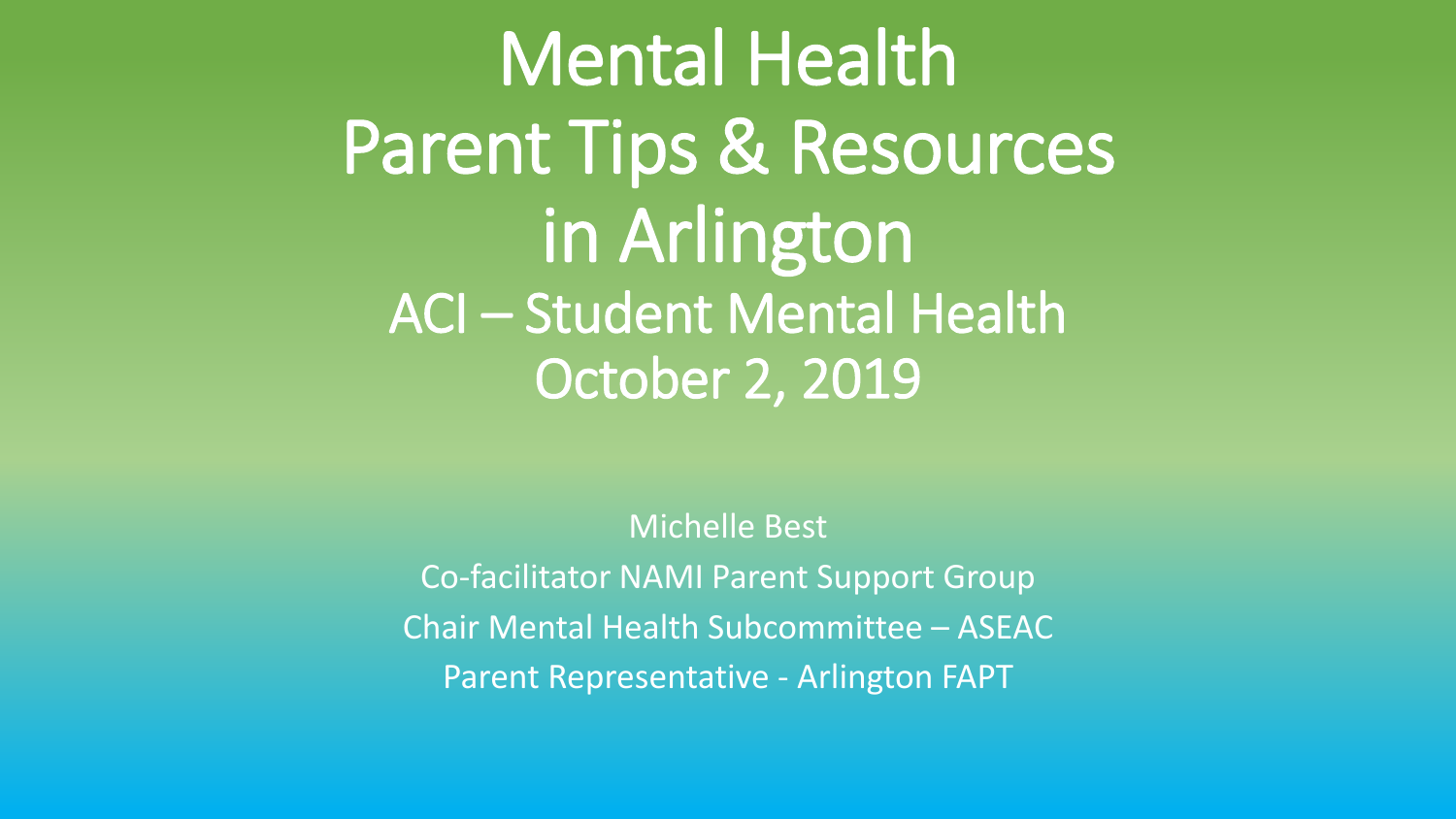## Resources within APS

- Student's school counselor or social worker.
- The APS website: [apsva.us/mental-health-services](https://www.apsva.us/mental-health-services/)
- The APS Parent Resource Center [apsva.us/prc](file:///C:/Users/Michelle/Documents/apsva.us/prc)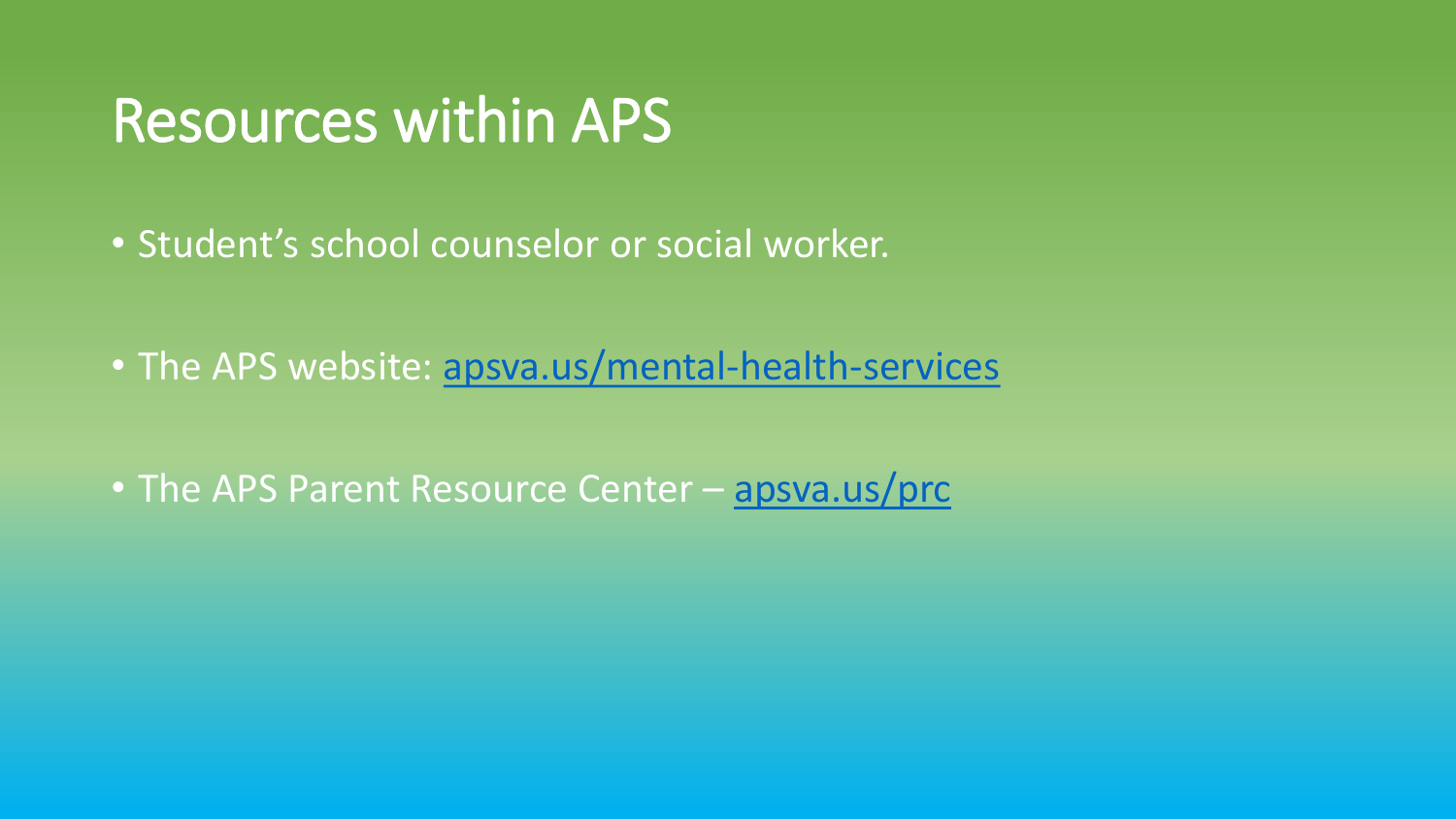# Join a Local ListServ or FaceBook Group

- Arlington Special Education PTA (SEPTA) [ArlingtonSEPTA@googlegroups.com](mailto:ArlingtonSEPTA@googlegroups.com)
- Arlington Gifted [ArlingtonGifted@googlegroups.com](mailto:ArlingtonGifted@googlegroups.com)
- Arlington ADHD [ArlingtonADHD@yahoogroups.com](mailto:ArlingtonADHD@yahoogroups.com)
- Arlington Reading (Reading Support) [ArlingtonReading@yahoogroups.com](mailto:ArlingtonReading@yahoogroups.com)
- Arlington ASIS (Autism Spectrum) [ArlingtonASIS@yahoogroups.com](mailto:ArlingtonASIS@yahoogroups.com)
- Arlington Twice Exceptional (2e) [Arlington2e@googlegroups.com](mailto:Arlington2e@googlegroups.com)
- Next Door
- FaceBook Arlington Education Matters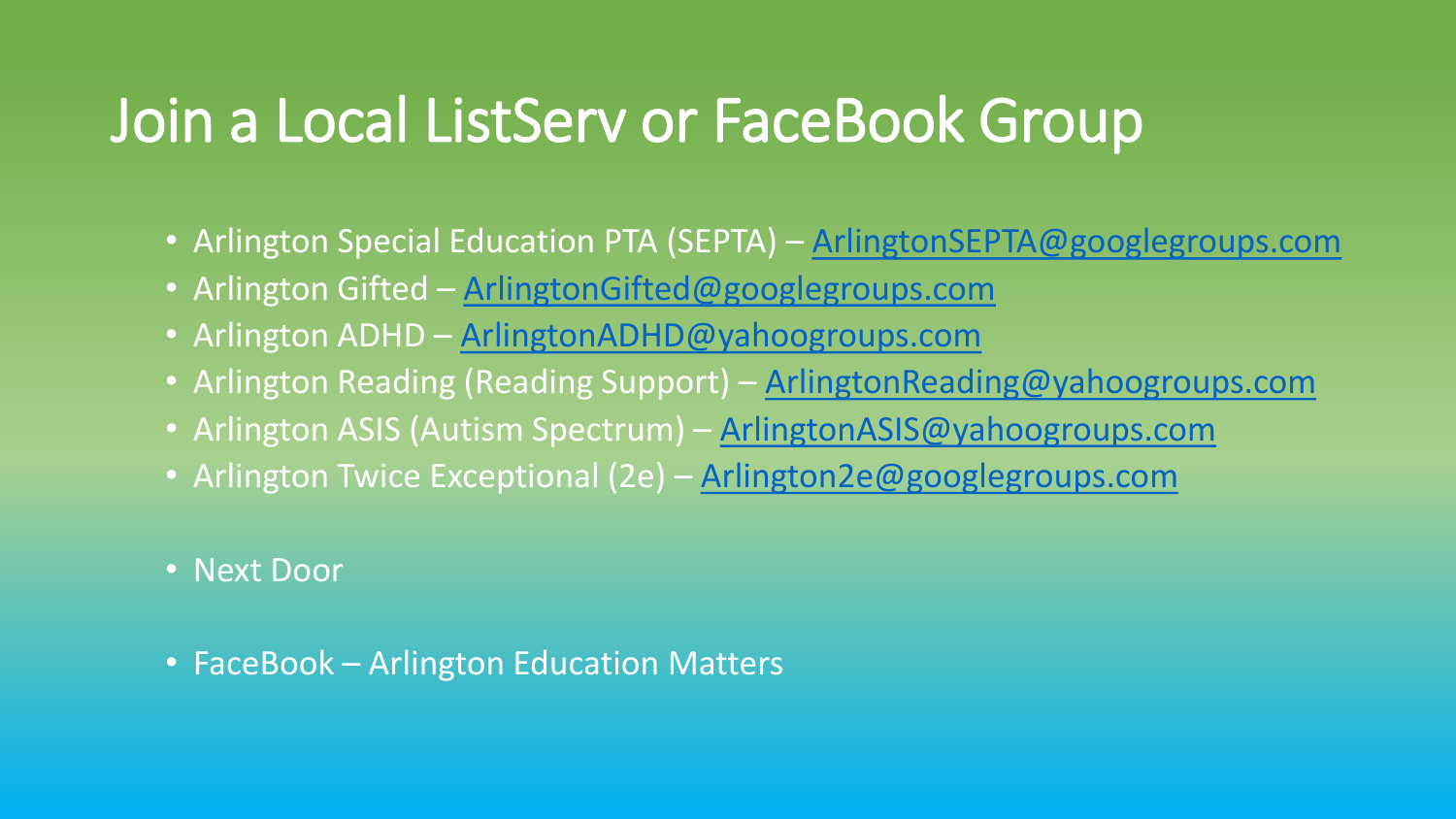# Attend a NAMI Parent Support Group

- What is NAMI? **National Alliance on Mental Illness**
- Grades PK-12: Semi-monthly on Sundays from 7-8:30pm. Contact Michelle Best ([mczero@yahoo.com](mailto:mczero@yahoo.com)) or Alisa Cowen ([acowen@cowendesigngroup.com\)](mailto:acowen@cowendesigngroup.com)
- Young Adults: 3rd Sunday of the month from 1-3pm. Contact Naomi Verdugo ([verdugo.naomi@gmail.com\)](mailto:verdugo.naomi@gmail.com) or Alisa Cowen ([acowen@cowendesigngroup.com\)](mailto:acowen@cowendesigngroup.com)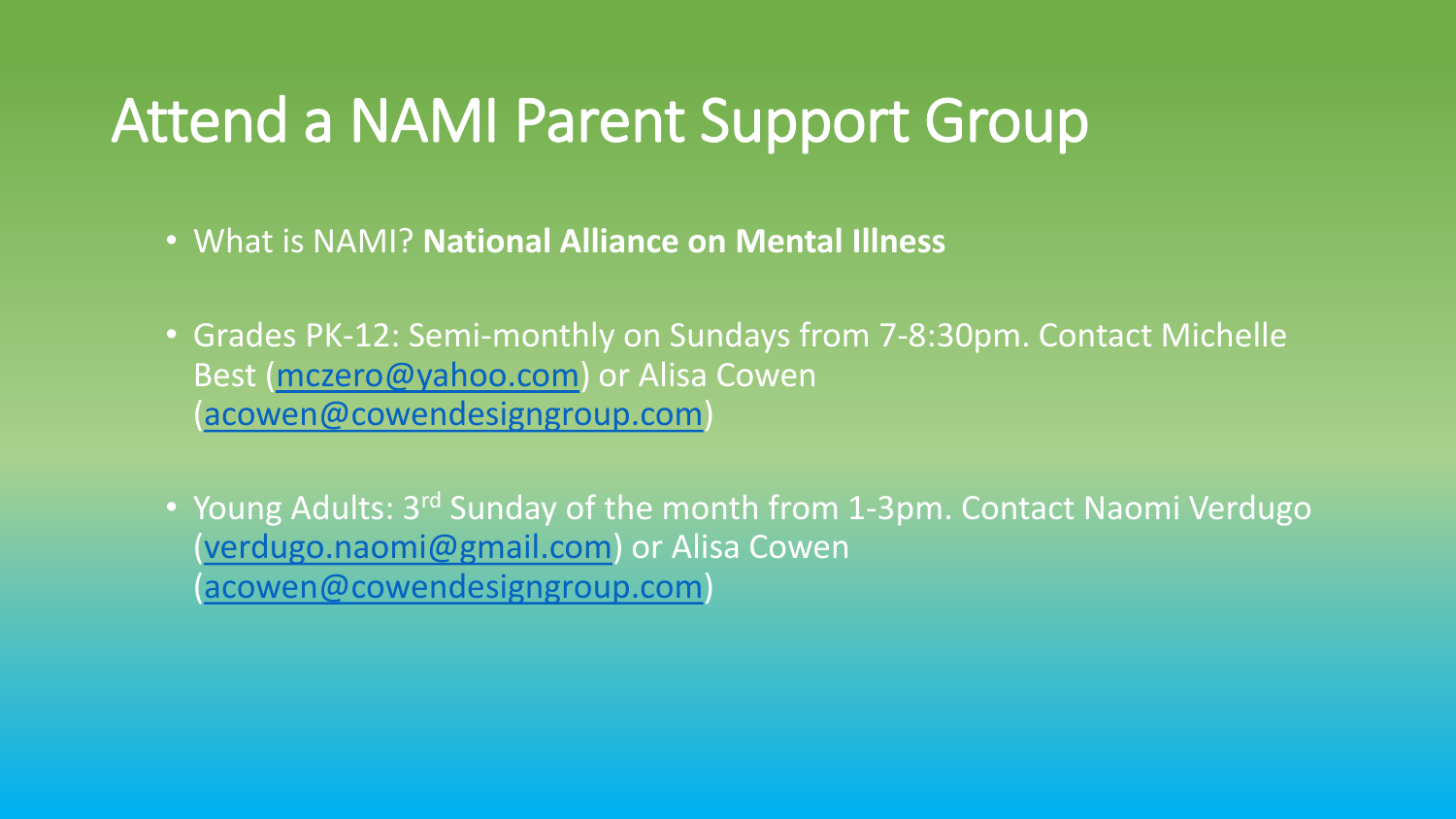# Finding Providers

- Request a referral from your pediatrician.
- Ask around. Listservs, friends, etc.
- Consider calling your insurance company. Request the mental health services division and ask for help finding an in-network provider. They are required to provide your student with necessary medical care, including mental health interventions.
- Arlington Behavioral Health: 703-228-1560
- Arlington Behavioral Health also offers same day walk-in intake. Youth Hours: Monday 10-2, Tuesday 8-2, Wednesday 10-6, Friday 10-2. 703- 228-1560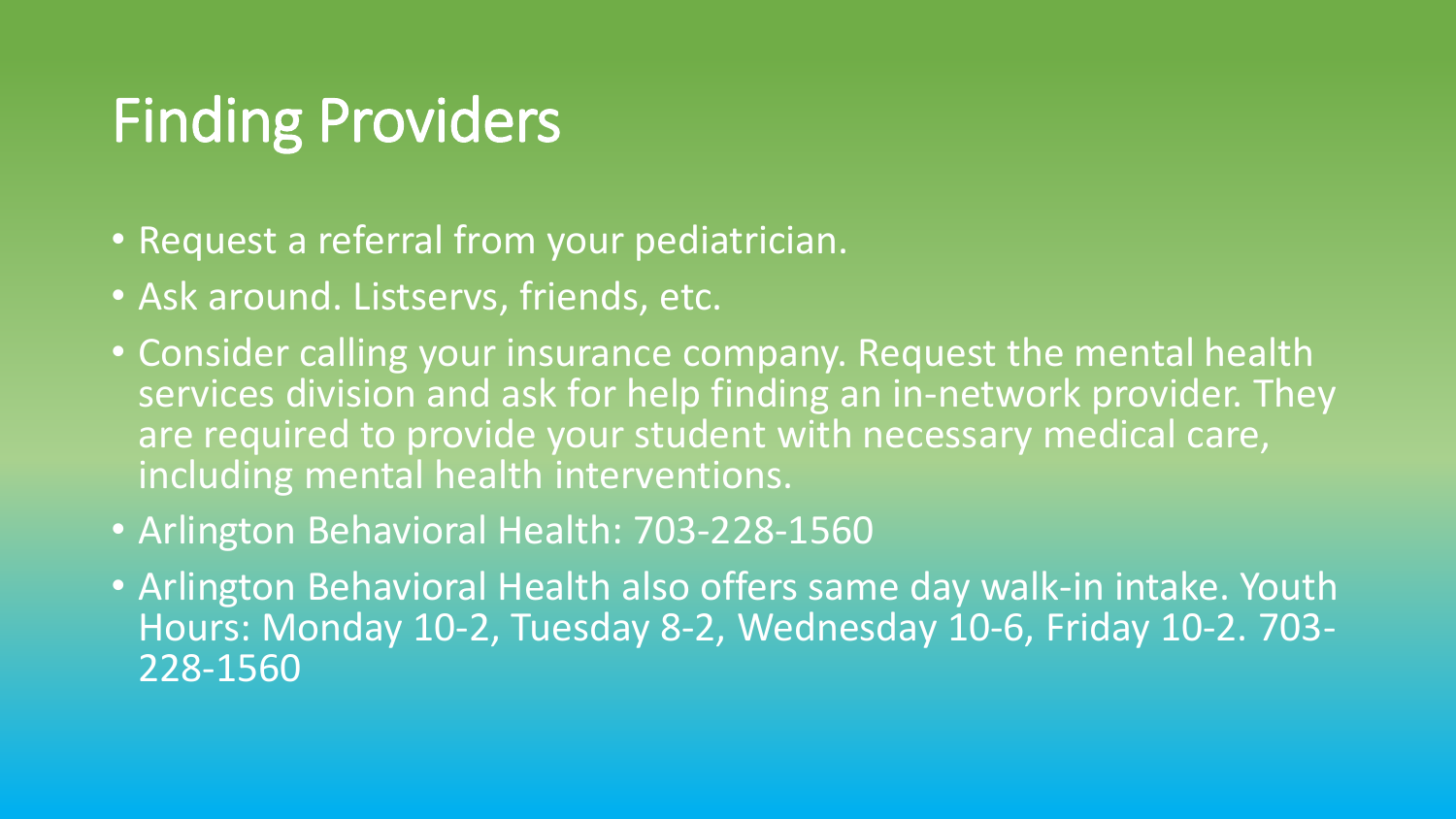# In Crisis? Need Help NOW?

- Call your child's provider (medical or behavioral).
- CR2 Children's Regional Crisis Response Team ([CR2crisis.org](https://www.cr2crisis.com/)) 571-364-7390
- Go to the ER.
- Arlington Behavioral Health Crisis Line 703-228-5160.
- 911 Insist they send a CIT (Crisis Intervention Team) trained officer.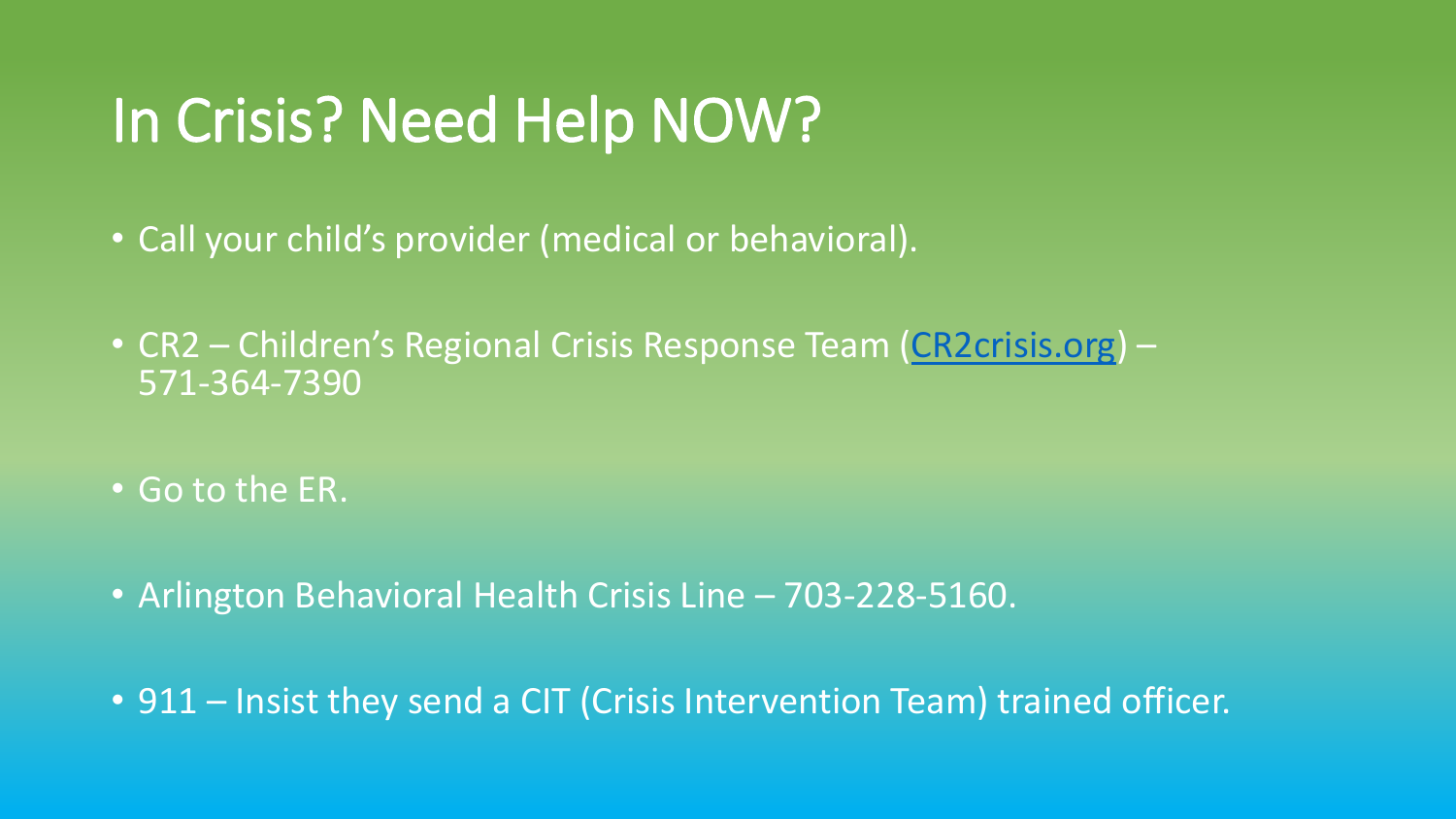# At least one of these numbers should be on your child's phone:

- Crisis Link Regional Hot Line: **703-527-4077** or Text: **CONNECT** to **85511**
- National Hope Line: **1-800-SUICIDE**
- LGBTQ Lifeline: **1-866-488-7386**
- National Suicide Prevention Lifeline: **1-800-273-TALK**
- SAMHSA National Helpline: **1-800-662-HELP**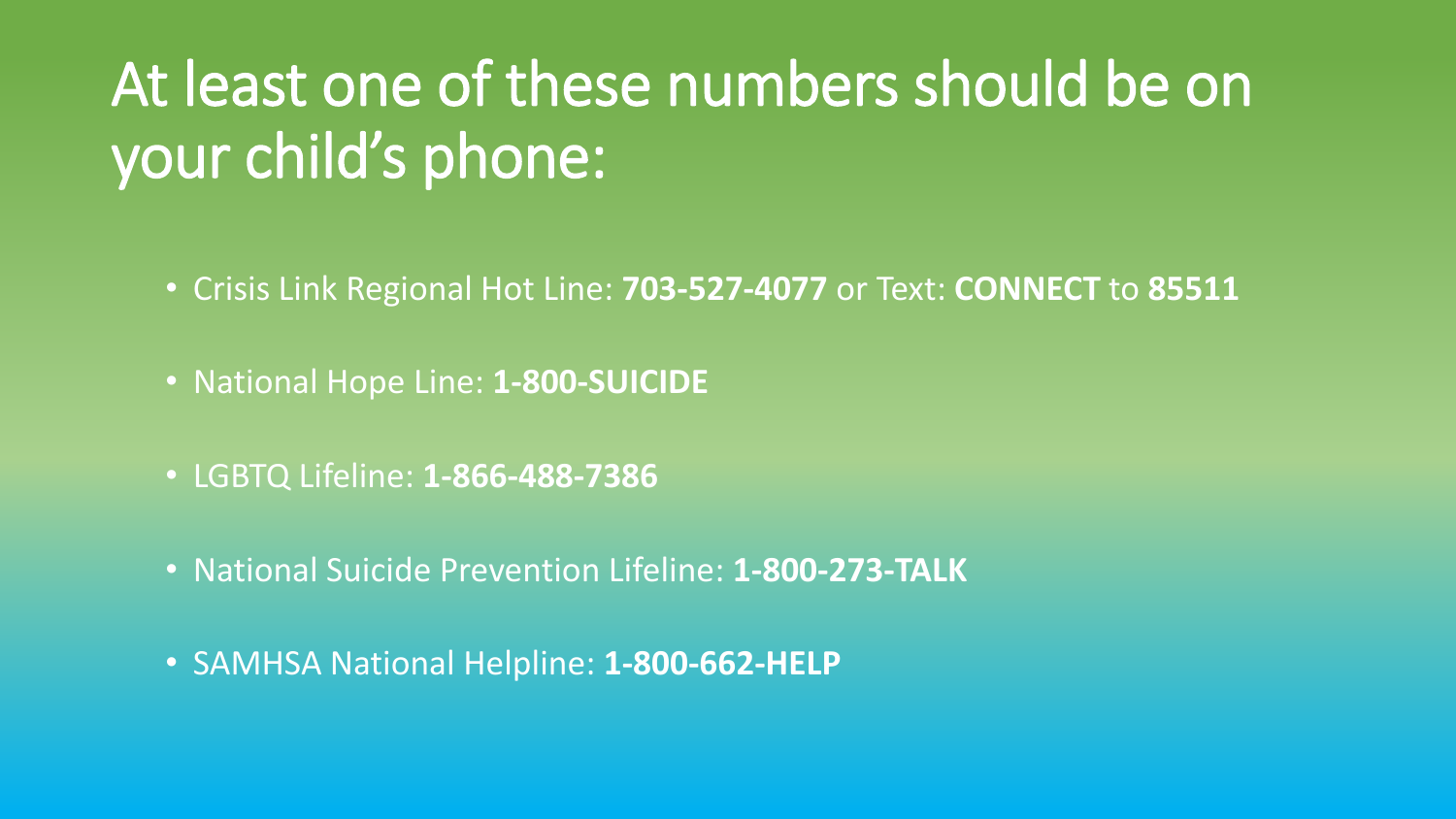# Mental health subcommittee recommendations

#### May 28, 2019

Committee Members: Alison Acker, Jay Hamon, Nadia Facey Committee Chair: Michelle Best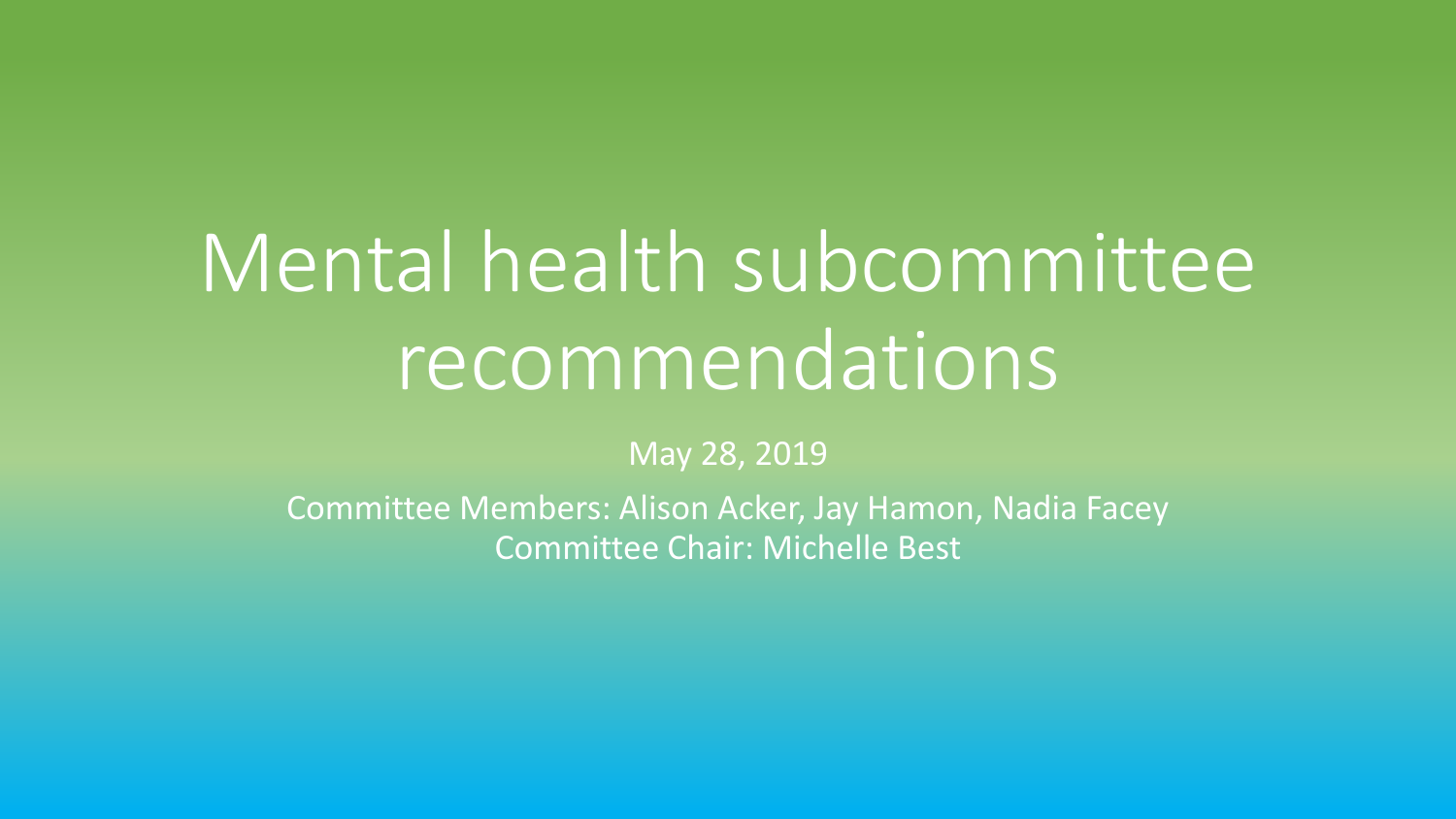# Background Information

The mental and emotional health of all students continues to be of significant concern within APS. Needs are steadily increasing. Putting in place a framework whereby we can address these needs before they reach a point of crisis must be a priority.

These recommendations come as a result of interactions with the following: Community members Parents of students in crisis Student Services Advisory Committee (SSAC) Observed conversations in Arlington Education Matters Special Education professionals (APS staff, education advocates, etc)

In addition, the recent results of the survey by the Arlington Partnership for Youth and Family are concerning.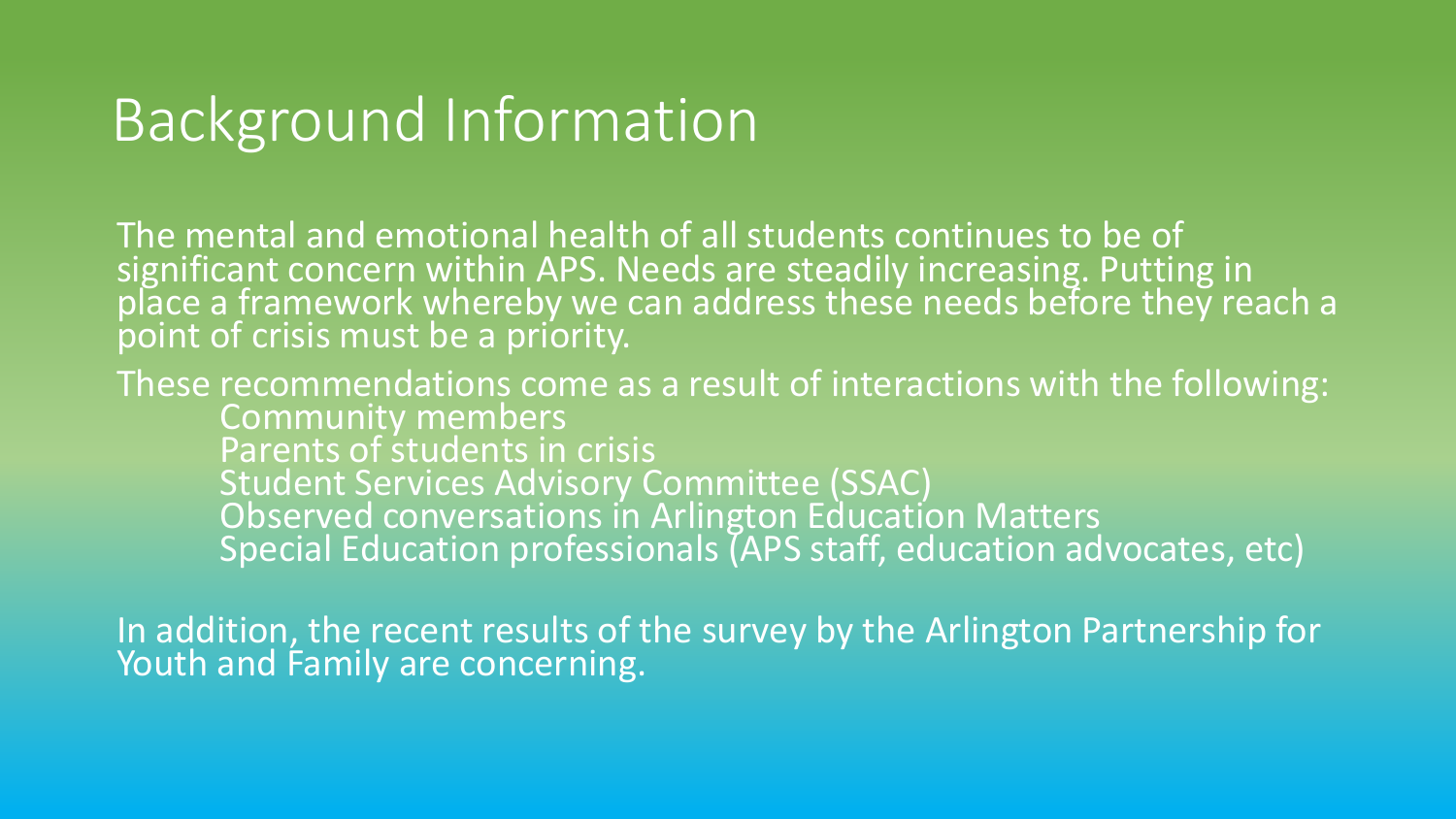Continue the previously approved roll out of School Psychologists and Social Workers. Assess to determine if the approved roll out is sufficient given increasing enrollment.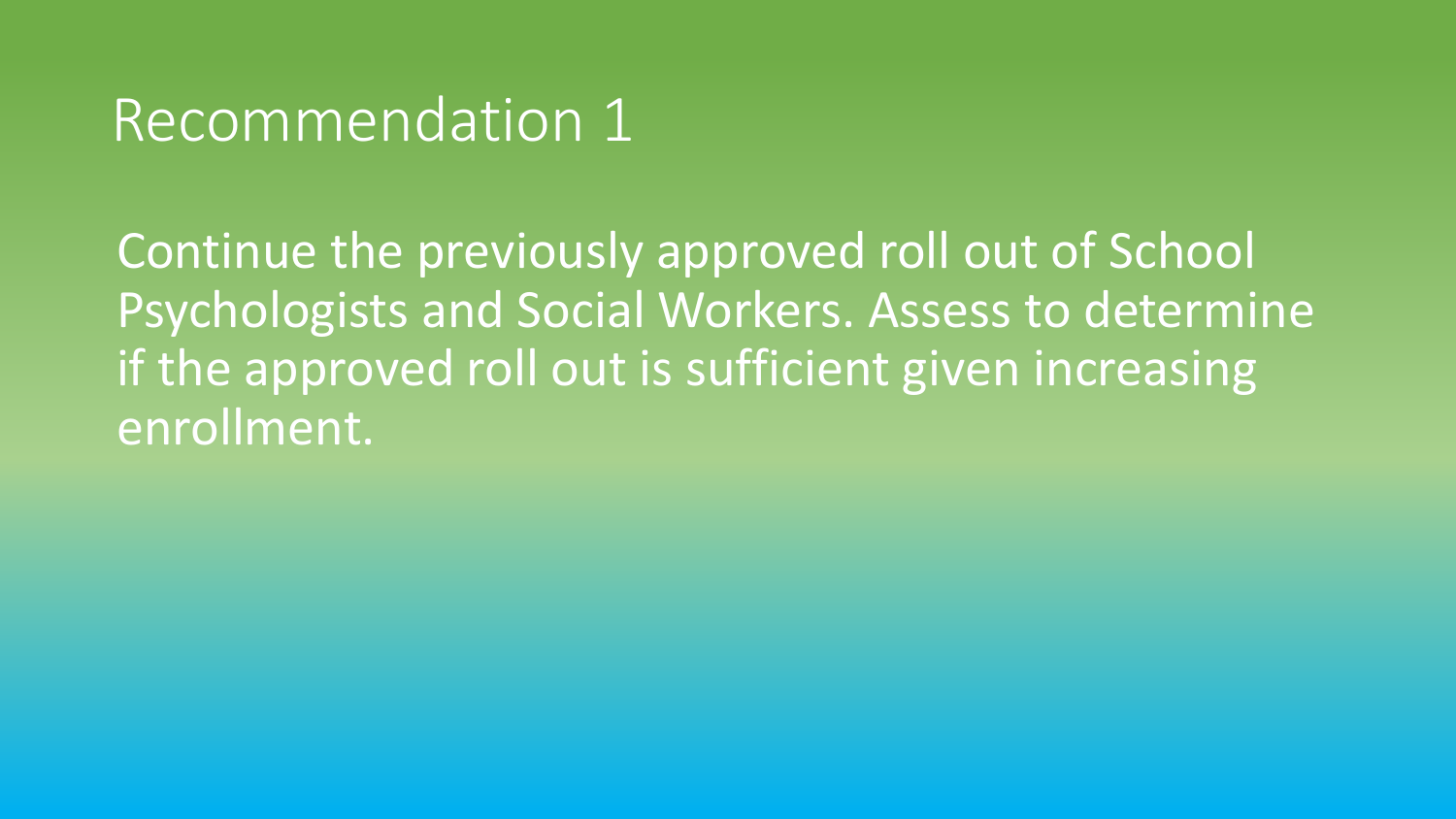Provide student access to trauma informed counselors via Counseling as a Related Service (CARS) in all schools serving students in grades K-12.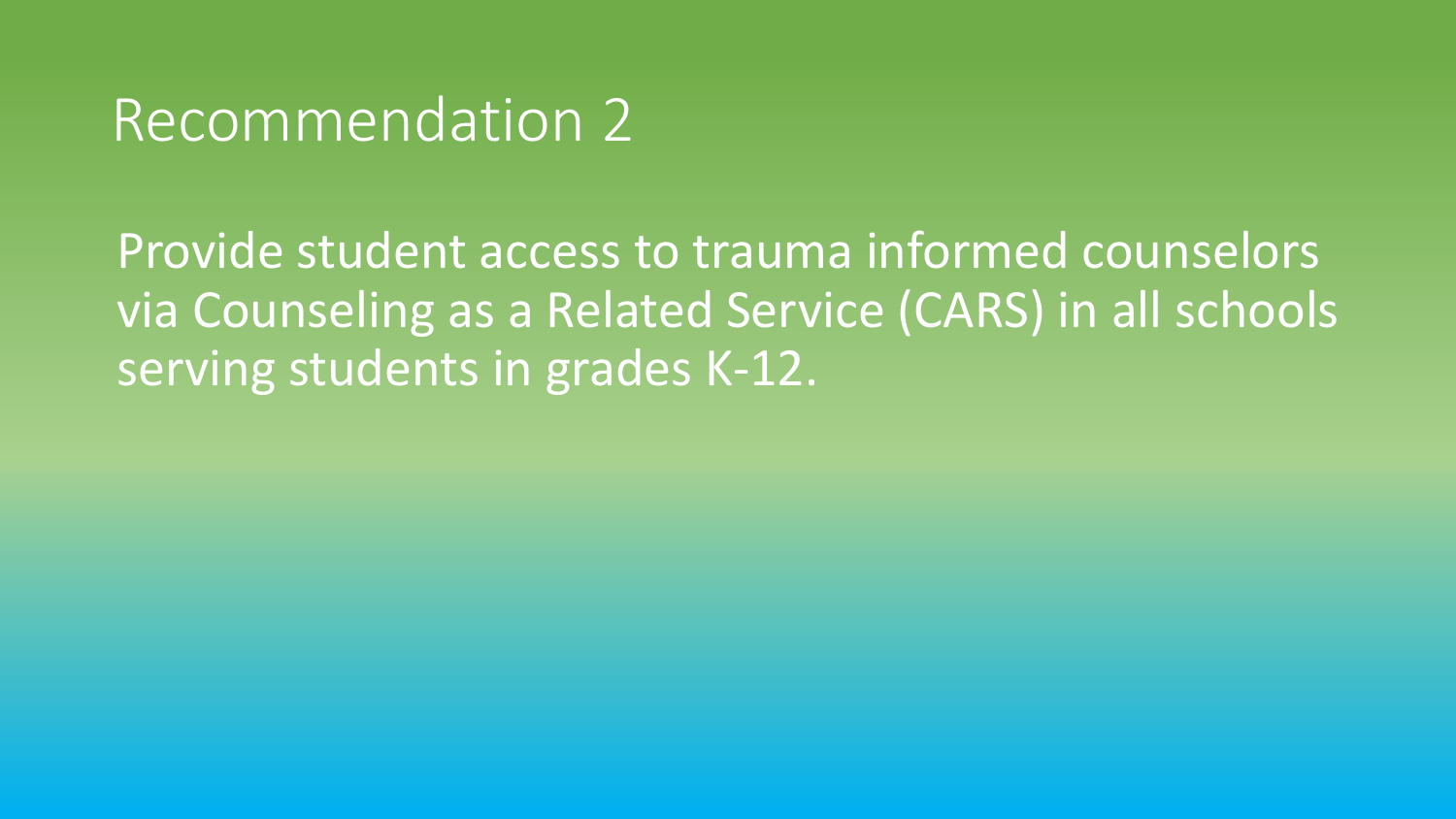Continue and strengthen the Interlude Programs. Ensure these programs are available to students identified with an emotional disability. Provide appropriate alternative to support students with high behavioral needs.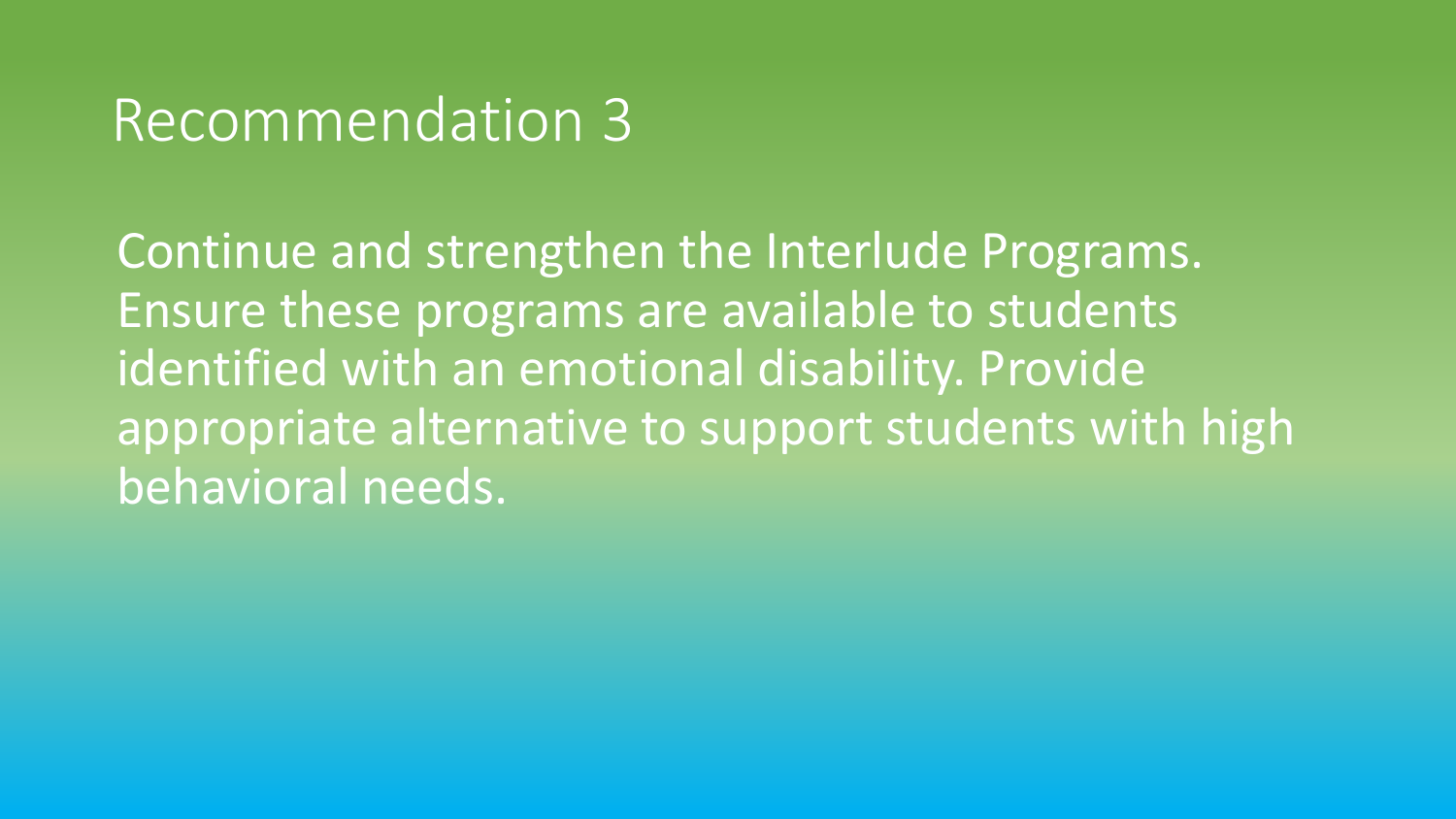Develop a matrix so APS staff are fully aware of current and future placement possibilities when a parent calls to report a child in crisis. Provide this matrix to families so they can understand what APS offers, even if it is not (yet) relevant to their child.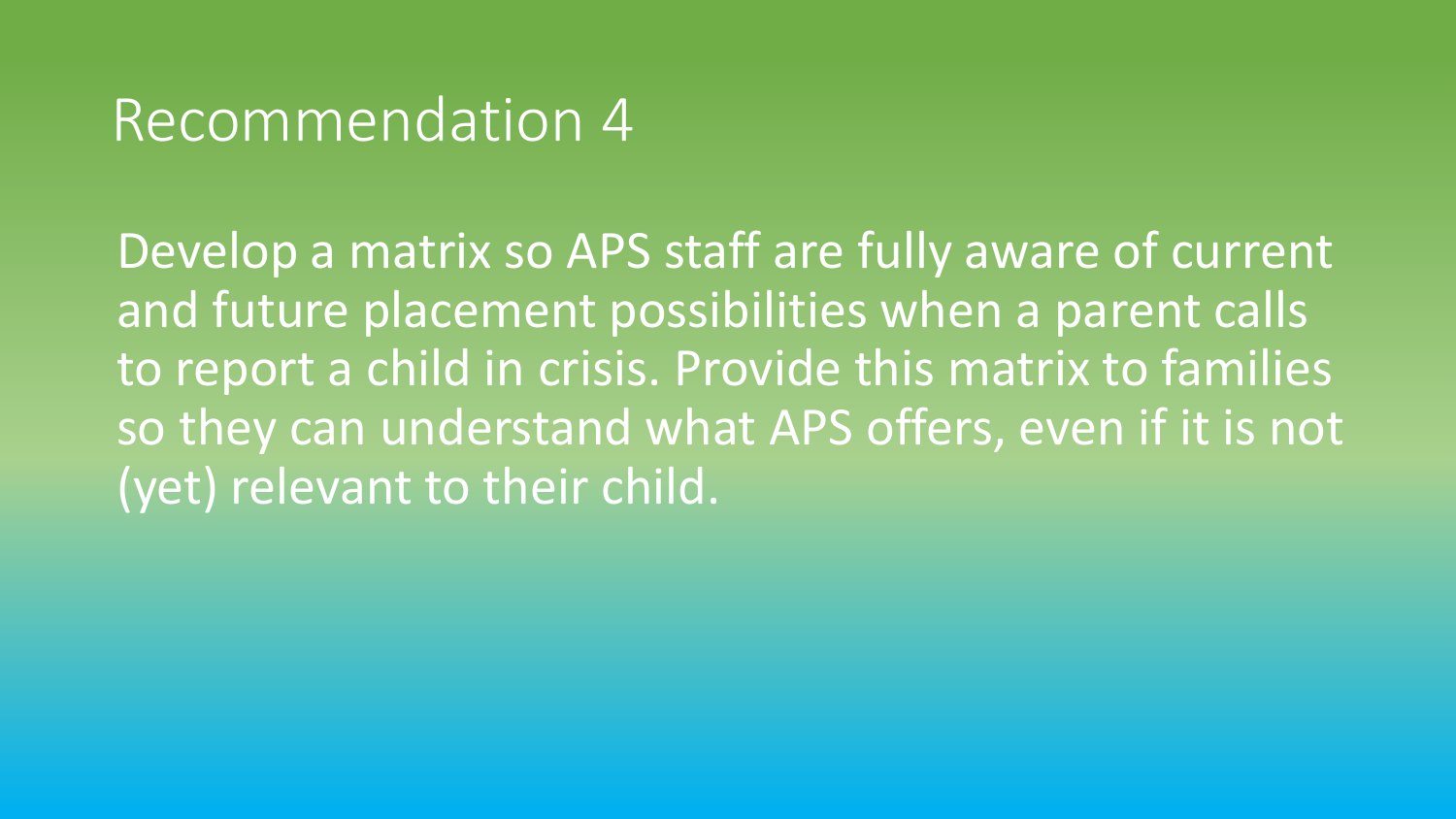Research need and consider creating a classroom within APS to address the needs of students with both Autism and an Emotional Disability (ED). It is the perception of this subcommittee that a significant percentage of our students in private placement have both Autism and an ED. A least restrictive environment (LRE) placement would allow these students to remain in Arlington and, as they are able, to access the same curriculum as their non-disabled peers.